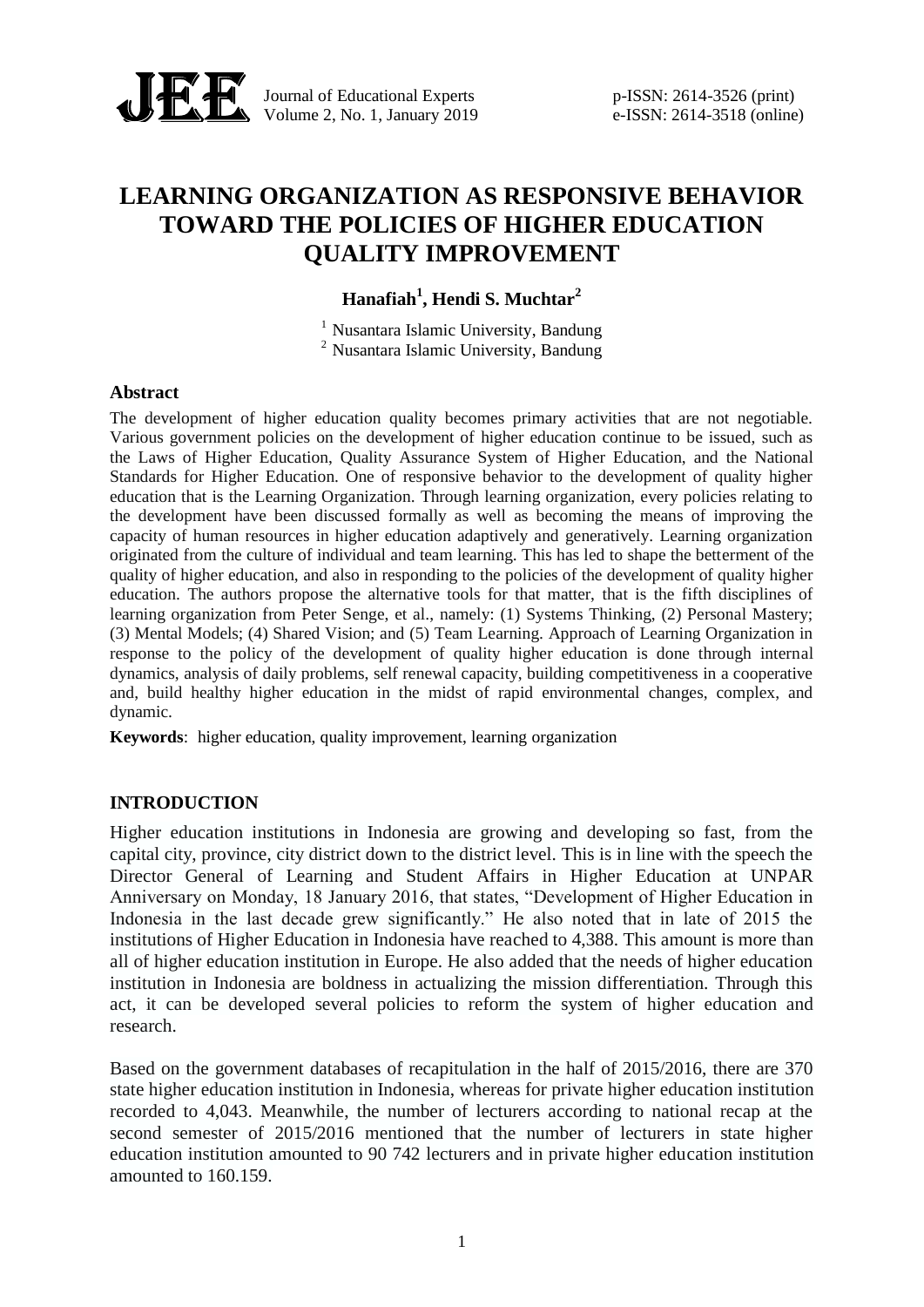Higher Education Quality Development policy continues to improve, but it has double impacts. On one hand, it manifested into strengths and opportunities, but on the other hand it manifested into threat and also weakening the existence of higher education, especially private higher education institution, where private higher education institution progress is fluctuating, which originated from the situation regularly shifted negative to the complexity, and the next crisis - decline, turbulance, and to the point of chaos, and then even death. The Ministry has announced, which launched the site AyoKuliah on February 26, 2016 as follows: "There are 243 higher education institution caught in troubles or do not meet the healthy campus indicators, namely 228 higher education institutions in Kemenristekdikti and 15 higher education institutions in the Ministry of Religion. Furthermore, some higher education institutions were forced to closed and revoked up to 103 licenses. On the other hand, Kemenristekdikti mentioned that ITB and UI has classified into top 500 higher education institutions of the world. In addition, those which is being targeted to enter top 500 in the world are: UGM in 2016; IPB in 2018 and UNAIR in 2019.

The disparity in development and deterioration of the quality of higher education must be responded critically learning organization, effective, innovative and accountable. Through learning organization in response to the higher education institution's quality policy development is expected to impact positively for the creation of multi empowerment cultivation and improvement of human resource capabilities are critical, creative, effective, innovative, adaptive and accountable. So the future of higher education quality becomes better. The learning organization can grow flowers beginning with the Individual Learning that acculturation and empowerment of increasing the capability of self-made individually, as well as Team learning is a civilizing and increasing the capability of self empowerment that done in groups.

Learning Organization approach in this case is an alternative solution in response to the development of quality higher education policy, because only a learning organization that is able to respond adaptively higher education institution's existence. Learning organization in response to the policy of the development of quality education steeper done through internal dynamics, their analysis of daily problems, with the self renewal capacity, building competitiveness, establish cooperative building and organization-building higher education institution in a healthy organization, in the midst of rapid environmental changes, complex, and dynamic.

Learning organization can respond to the higher education institution's quality policy development that is done in an adaptive and generative ways. Adaptively namely the development of quality higher education is reactive, according to the limits of what they can (status quo) is essential to survive in accordance with the factual minimum standards. While the development of the generative, namely the development of quality higher education as a visionary in which higher education institution can survive and proactively creating innovative and superior quality of higher education in cooperative, competitive and comparative within the framework of a local, national, and global.

# **Problem Formulation**

- 1. How does the aspects of Learning Organization respond to the policies of higher education quality development?
- 2. How is the classification of higher education quality development?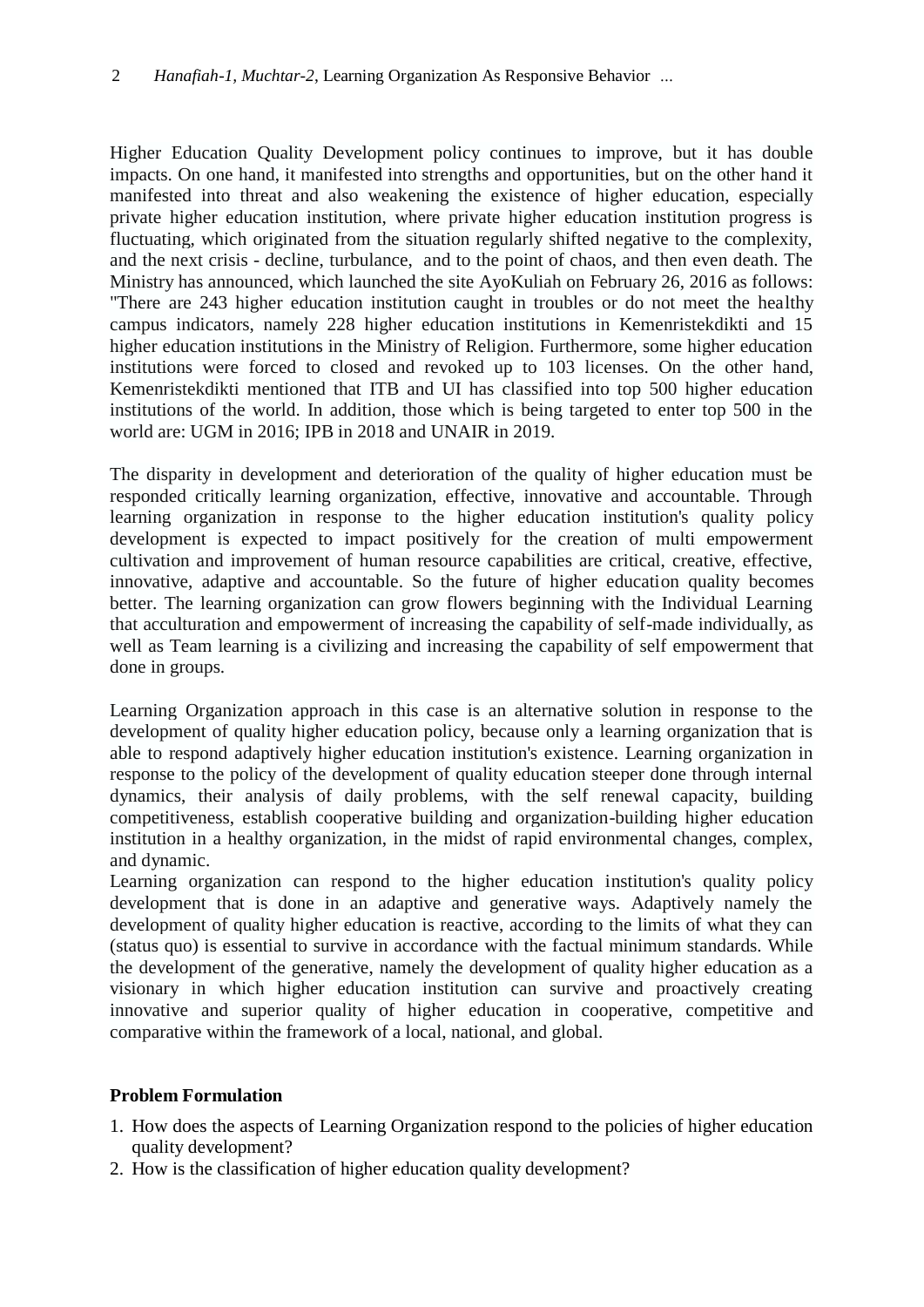3. Which higher education institution that can be termed as healthy organization?

#### **Benefit**

Through the learning organization, the higher education institution will be able to respond to the policy of quality development that issued by the government and the higher education institution themselves.

#### **THEORETICAL FOUNDATION Learning Organization** Definition

Learning Organization in higher education institution is a process of increasing the capability of human resources in order to create the future of higher education which is better done through internal dynamics, analysis of daily problems, to renew itself from within (self renewal capacity), building competitiveness, cooperative and build a healthy organization, in the midst of rapid environmental changes, complex, and dynamic. Garvin (2000: 11) states: :Learning organization is an organization skilled creating, acquiring, interpreting, transfering and retaining knowledge, and at purposefully modifying its behavior to reflect new knowledge and insight."

Evolving whether the higher education institution's quality is determined by the capability of higher education institution to respond to various internal and external policy changes are adaptive and generative. learning organization visionary higher education institution learning organization makes a driving force for the development of quality higher education is superior to competitive and cooperative sustainable manner (continuous quality improvement).

Learning organization is one form of higher education institution intelligence to adjust various aspects of the spiritual (self adjustment) or the material aspect (self-adaptive) against a variety of internal and external policies which are called autoplastis and alloplastis. (1) Autoplastis namely higher education institution proactively developing quality by adjusting to changes in the surrounding environment. This approach can be done by higher education institution when the position of higher education institution is being driven by the market (controlled environment). (2) Alloplastis namely higher education institution to proactively change the environment in accordance with the high quality standards pergruan. With this approach, when posisis higher education institution is becoming a market leader in order to become a market driver, (control environment).

Learning organization is one form of higher education institution intelligence to adjust various aspects of the spiritual (self adjustment) or the material aspect (self-adaptive) against a variety of internal and external policies which called autoplastis and alloplastis. (1) Autoplastis namely higher education institution is proactively developing quality by adjusting to changes in the surrounding environment. This approach can be done by the institution when its position is driven by market (controlled environment). (2) Alloplastis namely higher education institution to proactively change the environment in accordance with the quality standards of the higher education institution. With this approach, when higher education institution position is becoming a market leader in order to become a market driver (control environment).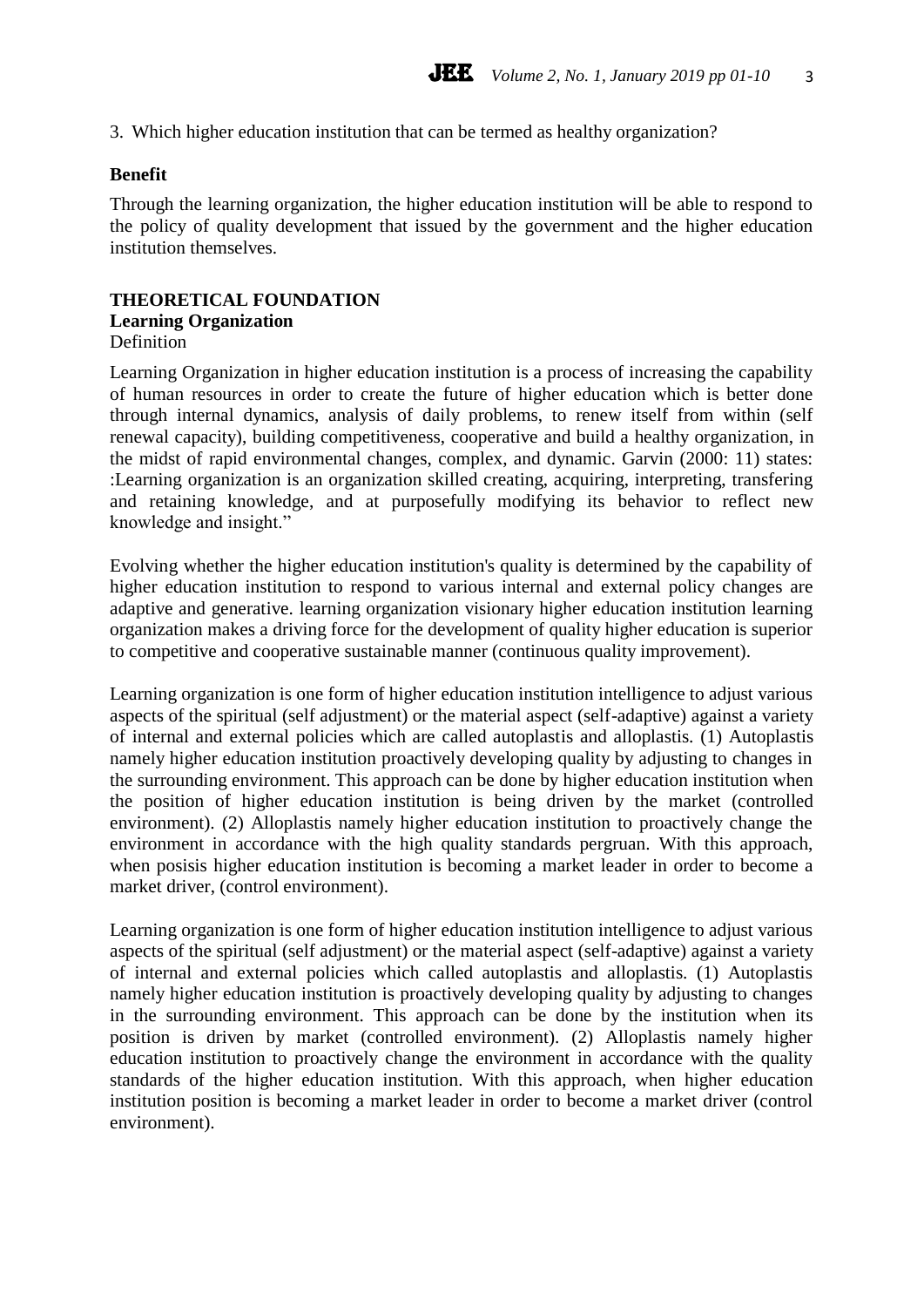The process of learning organization in response to internal and external policy development of quality higher education can be done invention or discovery. (1) The invention is a process of learning organization devoted to developing the quality of higher education by finding new findings and have not found at all in other places. (2) discovery is the process of learning organization devoted to developing the quality of higher education by finding new findings but had been found elsewhere.

### **Five Disciplines of Learning Organization**

Driving force is to stimulate and trigger in response to policy development of quality higher education, learning organization built integrally include: personal skill-based organizations, mental models based on openness, a shared vision-based environment, team learning based on participative leadership and systems thinking based solutions in response to rapid environmental changes, complex and dynamic.

### **Systems Thinking**

Systems Thinking is a way of looking intelligently, in thinking in order to describe and explain all of the components to each other are integrally related to each other, support each other, encourage each other, synergize with each other so that a chain of power systems in achieving the vision of the goals and objectives that have been determined.

Peter M. Senge et al. which is translated by Suminto (2002: 11) states: Systems Thinking way of thinking and language to describe and understand the strengths and interpersonal relationships that shape the behavior of the system. This discipline helps us see how to change systems more effectively and act more in tune with the larger process.

System approach to thinking in higher education institution can assist in finding alternative solutions in a planned breakthrough mapped, integral and sustainable in order to develop higher education quality, namely in the fields of education, research and community service are superior cooperative, comparative and competitive.

### **Personal Mastery**

Personal Mastery is learning to expand their personal capacity in both the qualification and competence so significantly positive impact on the development of the organization. Peter M. Senge et al. which is translated by Suminto (2002: 10-11) states: "Personal Skills - Learning to increase personal capacity to create the most desired result and create an organizational environment that encourages its members to develop themselves toward the goals and objectives they choose."

Personal mastery is manifested by their individual learning into the culture of everyday life in to his work with the approach of the planning process (Plan), test piloted (Do), check the results of limited testing and revising the repair (Check) so it could be a plan of action viable and worthy to do (Action).

Personal Mastery of higher education institution when professionally managed a major impact on the development of quality higher education is dynamic and can cultivate the entire personnel to develop themselves according to the demands of the job characteristics and thus creating the right man on the right place.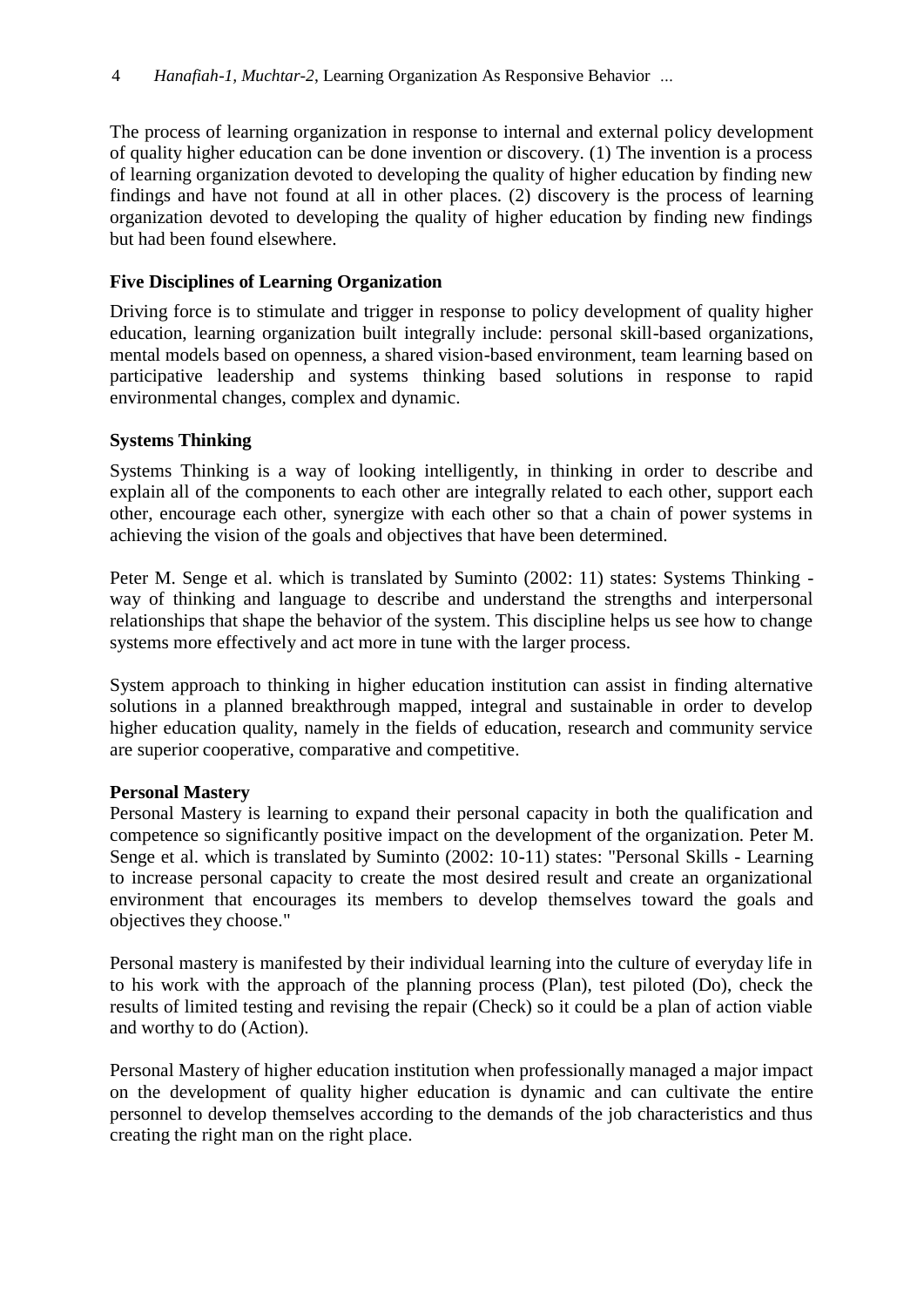Personal Mastery in higher education is a discipline that demonstrates the ability to continually clarify and deepen personal vision, focusing energies, developing patience, and see reality objectively. The entire work and learning activities synergized into one whole force for the development of the higher education institution's quality adaptive and generative line of vision, goals and objectives expected. Learning organizations require personnel with high qualifications and competence in order to develop the quality of higher education in an adaptive and generative.

Personal Mastery in higher education needs to be developed in a sustainable manner both in managerial skills, tehnical skill and communication skill. (1) managerial skill, the ability, among others, relating to: the ability to lead, plan, organize, supervise, evaluate, do the decision making, the ability of futuristic thinking, team work, problem solving, and resolve conflicts; (2) Technical skills: the ability, among others, relating to the ability to use and improve certain tools are technically operational, (3) communication skill is the ability, among others, relating to: the ability to relate vertically, ability to relate to partner positions horizontal, ability to relate to subordinates, the ability to communicate interpersonal, negotiating, customer and stakeholder (4) the control of information systems (e.g. find out information duties and responsibilities of the job, knowing the information duties and responsibilities of its partners, informed vision, mission, goals, strategies, objectives, policies carried organization; controls the information segment of the market, knowing the position information of the achievements and prestige of the organization compared to other organizations).

Developing Personal Mastery in higher education institution must continue to do given the speed of change of job characteristics, often comparable straight to the changing policies of state institutions, institutions of the world, as well as science, technology, and have a significant impact on the fluctuation of higher education institution so that forced the organization should review the back: (1) whether a particular job is no longer needed by the organization because it was replaced by a new type of work because it is no longer relevant to the needs of internal and external organizations; (2) should be the development of a job that requires the use of technology; (3) the need for the expansion of cultivated fields on one job (job-enlargement), (4) the need for rotation of office (mutations employees) in order to expand the horizons of knowledge, experience and competence of personnel in units of other work (5) to cultivate awareness coordination, integration, synchronization and simplification among personnel.

The development of personal mastery in higher education institution should be a culture of everyday life, which must be realized, and is believed to be considering the human resources are the basic capital in the human (human investment) which can be a driving force (impetus) for the advancement of organizational development of quality higher education and become magnetic force (attraction) for cuntomer and environmental stakeholders in local, national and global.

#### **Mental Models**

Mental models are the reflection process, clarify and improve the high self-image of the outside world and see how to shape decisions and actions are adaptive and generative. Peter Senge et al. which been translated by Suminto (2002: 11) states: Mental Models - ponder continually, clarify, improve internal picture of the world, and see how it's shaping our actions and decisions.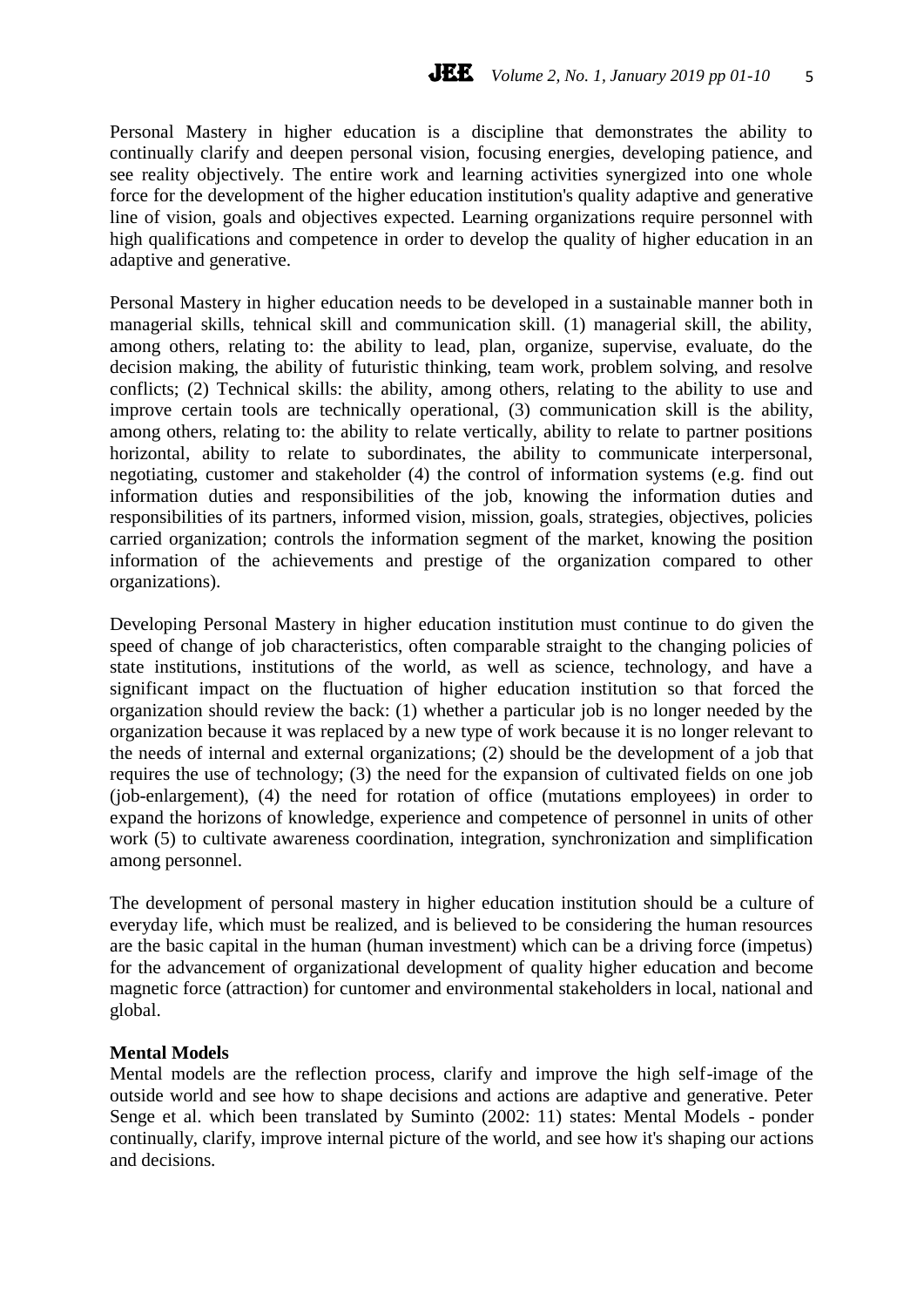The mental models in higher education related to how to think deeply about why and how to take action in developing higher education quality. Mental model of higher education is a map-making or higher education framework model to see how to approach the problems that it faces. In other words, mental models of higher education can be regarded as self-concept higher education institution, which became the basis in making the best decision.

Mental Models of higher education institution is an alternative breakthrough to dissect the mental barriers of passive, towards mental creative, developing individual consciousness toward the collective consciousness, developing local insight into insight, national and global probable model of higher education should be able to cultivate Soft skill personal organization of higher education institution, among others in the aspect of faith, discipline, responsibility, loyalty, obedience, ability to manage emotions, creativity, flexibility, empathy, simpathy, self-awareness, and self-confidence because a capital base in the development of quality higher education adaptively and generatively.

### **Shared Vision**

Shared Vision, is to build a common vision aimed at building the future of better organization, the vision of a long-term goal of the organization and at the same time become a direction along to every member of the organization. Peter M. Senge et al. which been translated by Suminto (2002: 11) states: Shared Vision - "build commitment within the group, to create a shared picture of the future, and the principles and practices guiding the future to achieve it."

This vision is to be done effectively can be translated into operational objectives and further more can be translated into annual goals or targets. This is in line with the opinion of John Reding and Ralph Catalanello quoted George L Morrisey (1996: 62) states: "The organization of learners trying to apply a clear strategic direction and loose enough so as to allow freedom of expression and creativity in its implementation. They have a vision that is always growing and evolving. The vision that embodies the essence of the organization as to whether it should have in order to survive in the future. Vision shows that the organization is an active institution that has power over their own fate. Vision is open, to allow a change of direction at a certain moment".

More George L Morrisey (1996: 61), states: "That the vision statement is formulated with either (1) Brief, preferably less than ten words. (2) Attracting attention and memorable. (3) To inspire and challenge. (4) the achievements in the future. (5) Be reliable and consistent with the strategic values and your mission. (6) Serves as a meeting point with all stakeholders, (7) clearly states the essence. (8) concerning as what should your organization. (9) Allows flexibility and creativity in its implementation ".

# **Team Learning**

Team Learning is a container that bridges organizational development in a sustainable manner (continuous improvement). Team learning is an individual and collective commitment towards the organization. As a hallmark of the team learning is that it works better involve others if necessary in totals (total involvement) aimed at finding alternative solutions to the problems encountered, for intelligence of group will exceed the intelligence of the individual. Peter M Senge et al. which been translated by Suminto (2002: 11) states: Learning Teams change the membership of the conversation and expertise to think collectively, so that the group can be relied upon to develop intelligence and ability greater than individually. Team learning is an alternative strategy in order to provide service as excellent to the customer, so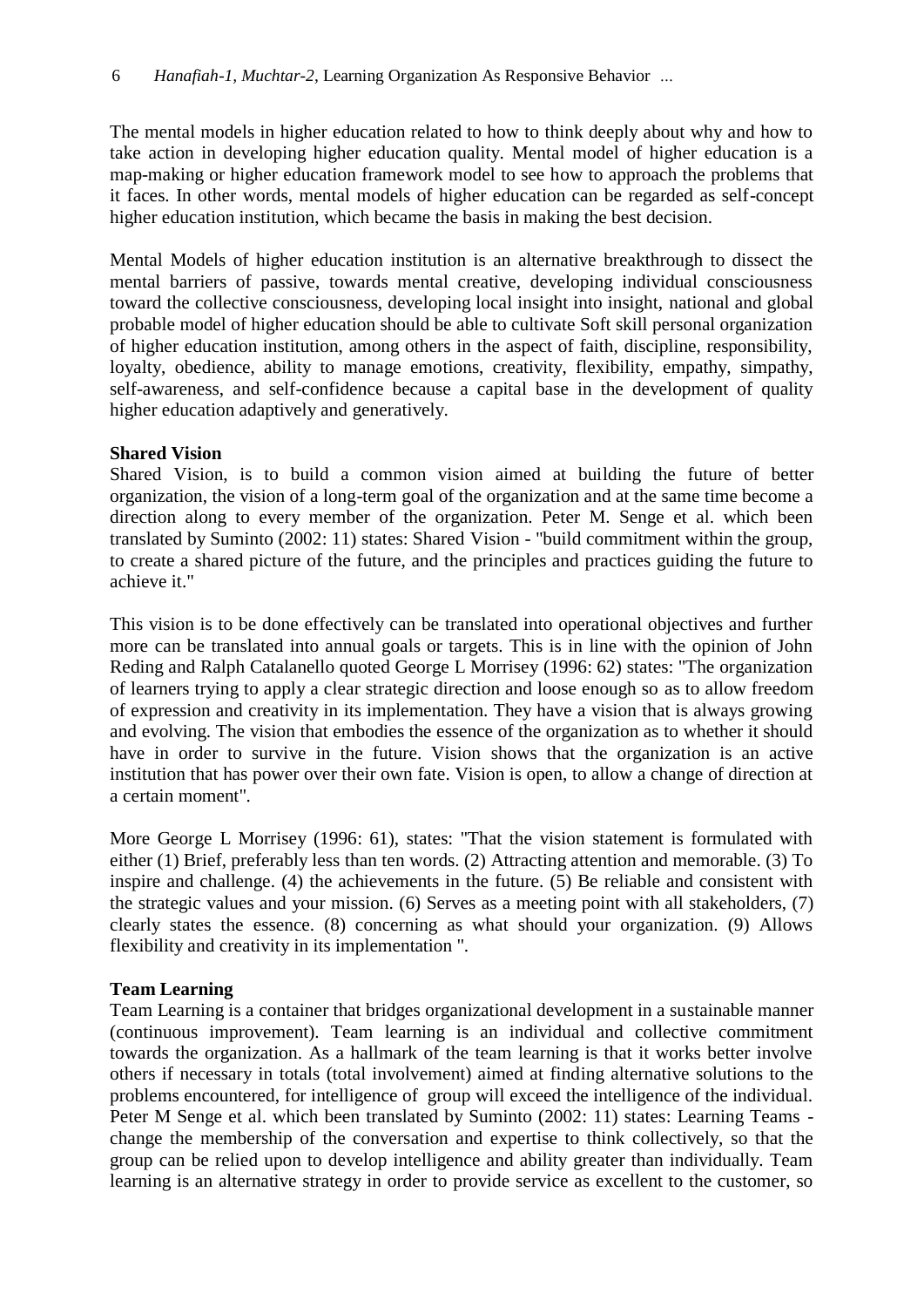the customer is satisfied (customer satisfaction), the customer will remain (customer retention), the customer is satisfied will bring the new customer, the more the customer will then be increasingly provide significant economic benefits to the organization (customer benefit), and further with the customer more profitable, will have a positive impact on the organization will be developed in a sustainable manner.

Team learning is a core strategy of learning organization at the higher education institution where the responsive efforts in the empowerment of human resources to be able and willing to sit side by side with other colleagues for sharing problems, sharing experiences, sharing activity, sharing process, sharing evaluation, sharing solutions and sharing the follow-up in order to translate the policy development of quality higher education. Prajudi Atmosoedirdjo quoted Suprapti and Pranoto (2001: 10) states: "The team is a group that has a commitment of mind and harmonious interaction spur changes in the growth and development of personal and organizational commitment and harmonious interaction will appear in integration in the pattern thought (way of thinking), emotion and motivation patterns (way of feeling) and follow patterns (way of action) ".

Strong Interest that supports the need for team learning in response to the development of quality higher education, among others: (1) the workload will be lighter because of the work carried out jointly by a team which bear the same weight in the same lightweight portable; (2) the occurrence of group learning process in which the sharing problems, sharing, process, sharing experiences, sharing solution, sharing a follow-up; (3) weaknesses of each individual can be overcome by the team, through give and take; (4) the ability to problem-solving relatively more accurate, because with the many contributions of the team with perspectives from different aspects; (5) considering the planning, implementation, evaluation and determine the follow-up by the team, the responsibility will be shared.

Robert B Maddux quoted Suprapti and Pranoto (2001: 12) states Benefits build effective teams is as follows (a). With the team then set realistic goals, and can be reached optimally (b). Team members and leaders have committed to support each other for the team to succeed. (C). Team members understand the priorities of other members and can help each other. (D). Communication is open, discussion of new ways of working or improve walking performance better because the team members are encouraged to think more about the issue. (E) Solving the problem more effectively because of the ability of a team of more adequate (F). Performance feedback is more adequate, because team members know what is expected and can compare their performance to the team goals. (G). Conflict is accepted as a natural thing, and is considered an opportunity to resolve the problem. Through these discussions the conflict can be resolved to the fullest. (H). Balance the achievement of the team's productivity with the fulfillment of personal needs. (I). The team was rewarded for excellent results, and every member praised for his personal contributions. (J). The group members are motivated to bounce ideas off and testing this, as well as transmit and develop his potential to the fullest. (K). group members realize the importance of discipline as work habits and adjusting the behavior to achieve the standard group (l). Group members perform better in cooperation with the team and other teams.

These five dimensions Learning Organization must be present together in a higher education institution organization in order to accelerate the process of organizational learning and improving its ability to translate policy of development of quality higher education in an adaptive and generative amid rapid change, complex and dynamic.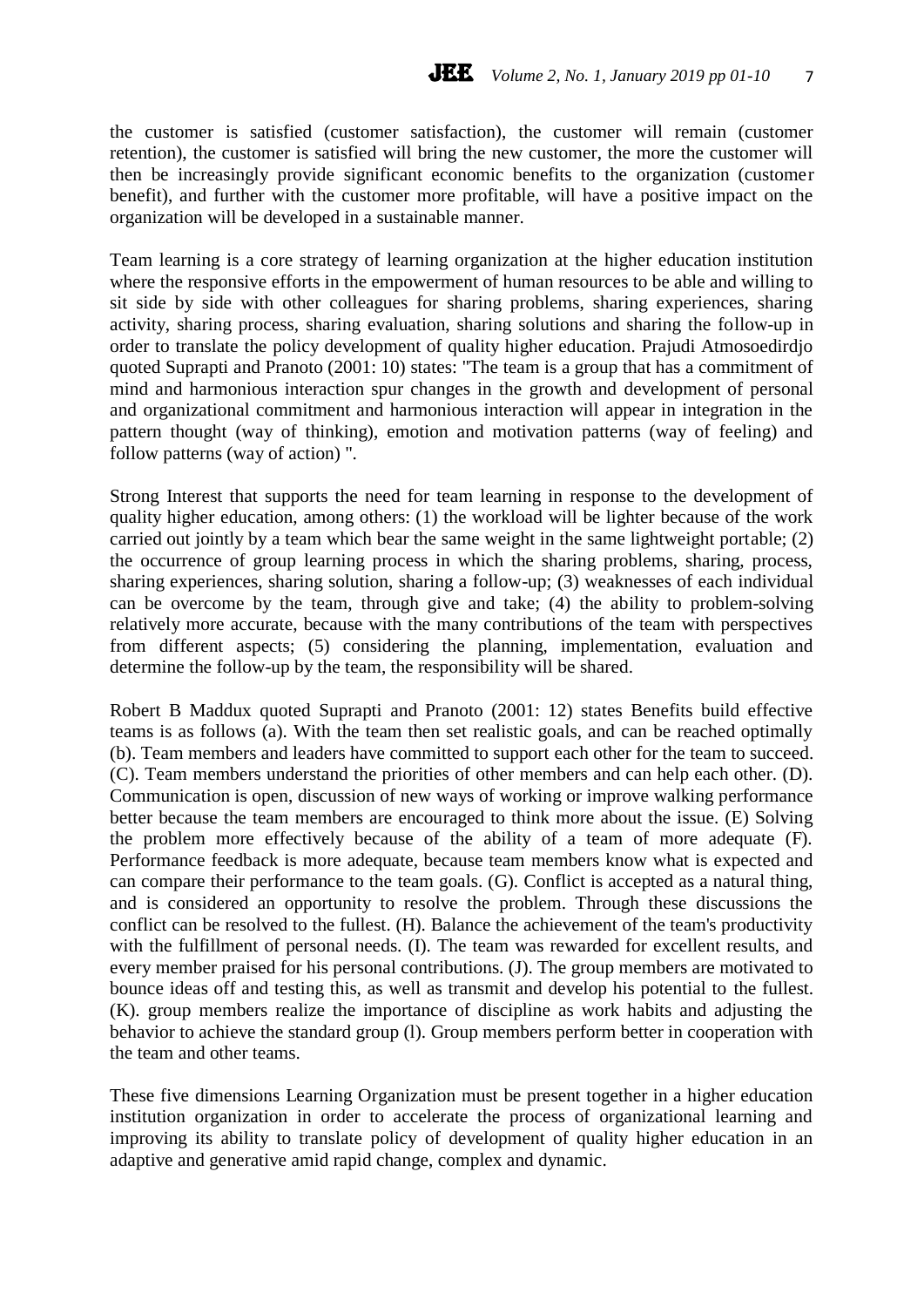# **DEVELOPMENT OF ORGANIZATION**

Learning organization in response to the development of quality higher education policy in an adaptive and generative will have an impact on the organization's development of the higher education institution itself. The development of the organization in general can be grouped as follows: First, the stage Survive. This stage has the characteristic behavior of organizational behavior as follows: (a). maintaining the existing circumstances, (b). relatively limited resources, (c). what their limited market and, (d). idea or breakthrough solutions is still limited. Second, the Growth stage of this stage show the characteristic behavior of organizational behavior as follows: (a). their physical changes, (b) the change in geographic, (c) the quality is still the same as the past, (d) the market is no extension on the same segment, (d) an existing idea or the breakthrough for the more advanced. Third, Profitability stage shows characteristics of organizational behavior as follows: (a) the extension of the geographical market (b) the extension of the product, (c) an increase in quality (d) levels varied market segments. (E) the customer benefits (f) the resources available lots, (f) adequate welfare. Fourth, stage Competitiveness, show the characteristic behavior of the organization as follows: (a) the extension of geographic markets, (b) there are the expansion of the product, (c) an increase in quality (d) the level of market segments varied, (e) Customer 's benefit, (f ) provided a lot of resources (g) adequate welfare, (h) the dynamic and progressive. (I) innovation, (i) the superior cooperative, comparative and competitive. Fifth, Maturity stage show the characteristic behavior of the organization as follows: (a) be a benchmark, (b) become the market leader (c) be a licensor, (d) be a reference to other organizations, (e). stability man, material, money, and market. (F) rely on research and development (g) based on science and technology, (h) based information systems, (i) the existence of equilibrium (balance) between the interests of the organization and personnel.

The Ministry of Higher education determines the classification and ranking of alternative indicators Higher education development in Indonesia in 2015 issued a decree number 492 A / M / Kp / VIII / 2015 include: (1) the quality of Human Resources; (2) the quality of management; (3) the quality of student activities; (4) the quality of research and publications. Another alternative indicator that provided by government determine the best higher education institutions in 2016, presented during a press conference at his office Ministry of Research, Technology and Higher Education, Wednesday, August 17, 2016 include: (1) Lecturer 10%; (2) the quality of lecturers 18%; (3) the accreditation of 30%; (4) the quality of student activities 10%; (5) the quality of the research activities of 30%. As for the ranking is based on the analysis of the data monitored by Ministry of Research, Technology and Higher Education.

# **HIGHER EDUCATION INSTITUTION AS AN HEALTHY ORGANIZATION**

Learning organization that runs an adaptive, generative and accountable will have a positive impact on the health of an organization. Organization is healthy in general show behavioral indicators, among others: (1) has a vision as a picture of a better future; (2) has a standard activity; (3) open to change is adaptive and generative, (3) the decision-making professionally and proportionately, (4) build teamwork, (5) the dimensions of the individual and the organization built a harmonious and balanced, (6) the failure to be addressed as early learning, ( 7) the participation of under appreciated as a very worthwhile investment, (8) mutual appreciation and respect, (9) the conflict is the dynamic and road building sharing problems, sharing information, sharing experience, sharing solution, and sharing victory, (10) establish coordination, integration, synchronization and simplification, (11) establish situational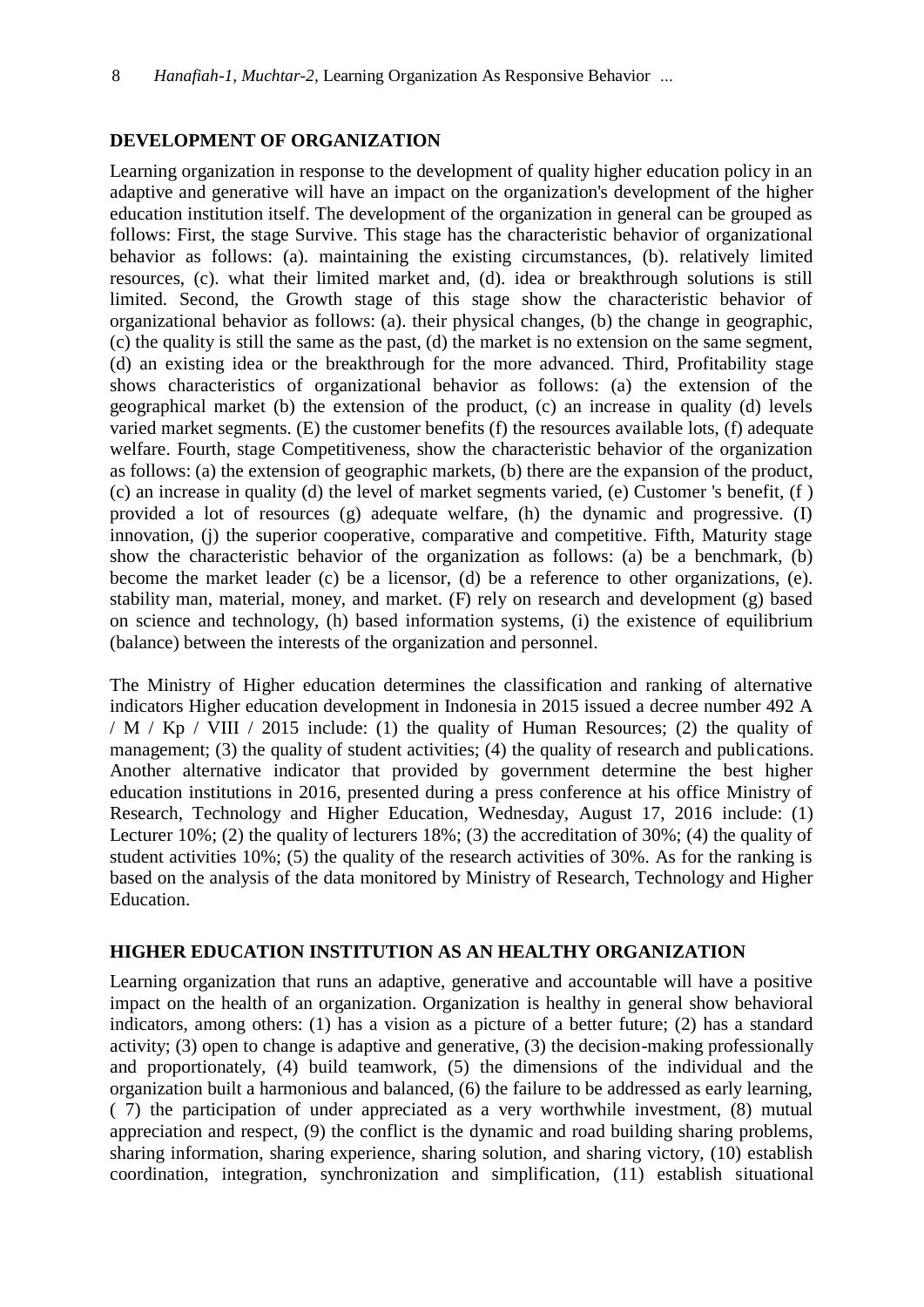leadership, (12) customer satisfaction (13) just in time, (14) just on time, (15) zero defect, (16) has information broadly-based technology ( 17) all activities are managed properly, quickly, easily and standards.

Meanwhile Higher education institution behavioral indicators of healthy in the environment of Ministry of Research, Technology and Higher Education as stated by Dian Armanto, Coordinator Kopertis, contained in Tirto id, dated May 27, 2016 as follows; (1). Having a license to open the opening of a course of Kemenristekdikti and is accredited by BAN PT; (2) have a higher education institution statutes which are fundamental tenets of the organization used as a reference for planning, developing programs and the implementation of functional activities in accordance with the purpose of the higher education institution. In addition statutes contain a reference basis used as a general rule development, academic regulations and operating procedures that apply in the higher education institution concerned; (3) Having a strategic plan for higher education institution. it is important for higher education institution conducting the preparation of a strategic plan as a first step that must be done so that all programs and activities that can be formulated in sync with the challenges faced; (4) have standards and standard run in academic and non-academic. In accordance with the regulations stipulated in the ministry regulation No. 49 in 2015 on the National Standards for Higher Education; (5) report the activities of the learning process throughout the course of each semester to higher education institution Database. (6). Not organized learning activities in a course without permission of govenrment including remote classroom. (7). Does not conduct face to face learning in the form of more than 9 hours per day for a student; (8). Organized by the foundation, association union, or legal entity nonprofit kind that have ratified the authority (for private higher education institution, body Region I North Sumatra organizers PTS or foundation, Union or association has been registered and listed in Ministry of Law and Human Rights; (9) not being institutional conflicts both internally and externally higher education institution.

#### **CONCLUSIONS AND SUGGESTION Conclusion**

Higher education institution of the existing and developing quality, highly dependent on its ability to perform learning organization so, it is proved by still indicated the variation of the quality of the development of higher education quality, from the higher education institution ranks of world-class, clusters of 1 to 5, higher education institutions healthy and unhealthy and even the closure or revoked. With the oragnization learning in higher education is expected to be able to respond to the various internal and external policies on the development of quality education in an adaptive and generative.

By the learning organization in higher education is expected to be able to respond to various internal and external policies on the development of quality education in an adaptive and generative. The higher education institution continues to grow are those that have the capacity to build a vision (vision building), is able to build up qualifications and personal competence in plenary (personal mastery), capable of thinking systems (systems thinking), have a mental model of the innovative (mental models), have the ability learning in a team (team learning) in order to increase the capacity of intelligence for sharing problems, sharing information, sharing, experience, and sharing solution and thus creating a high-quality education is superior cooperative, comparative and competitive in local, national and global.